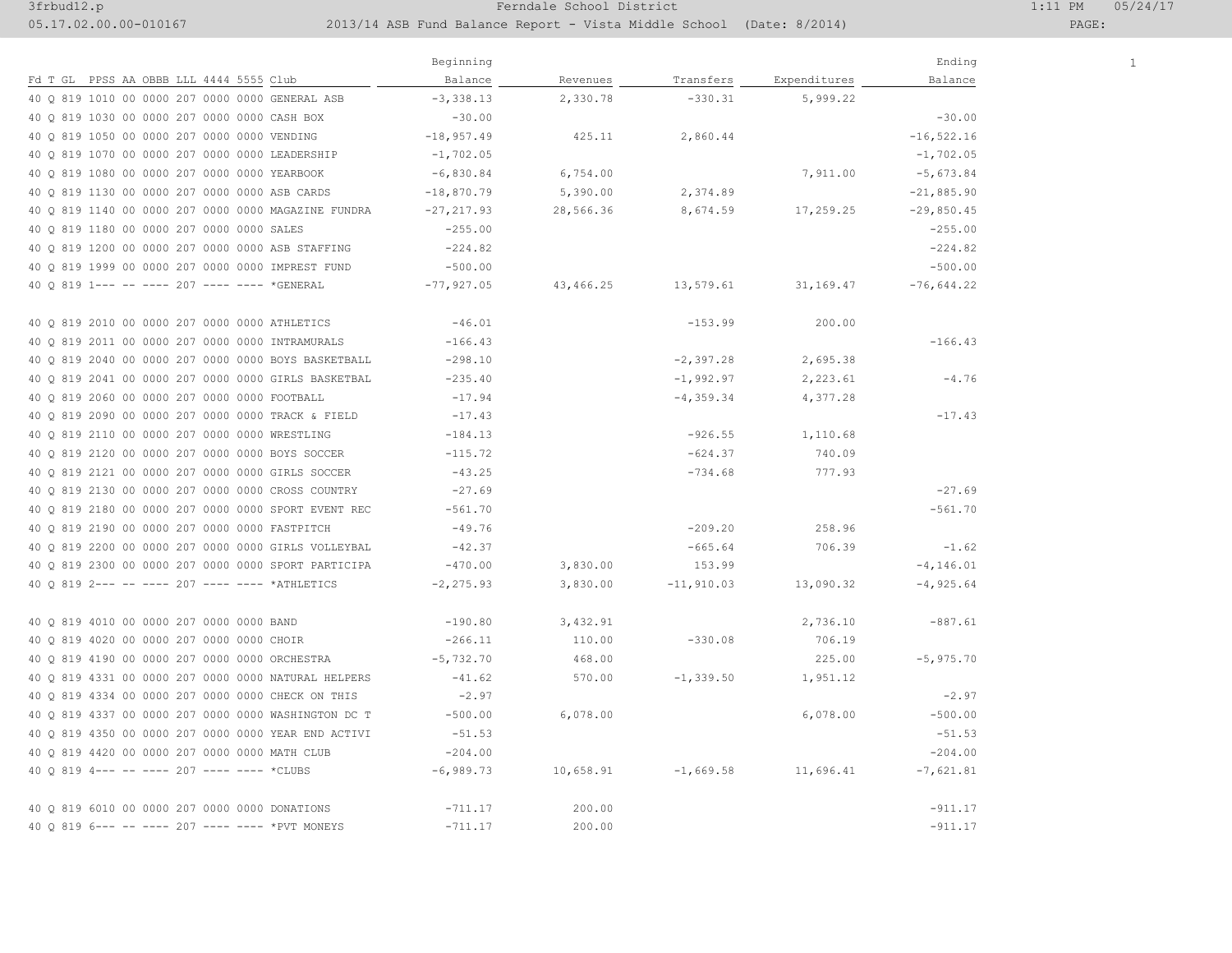## 3frbud12.p 1:11 PM 05/24/17

## 05.17.02.00.00-010167 2013/14 ASB Fund Balance Report - Vista Middle School (Date: 8/2014) PAGE:

2

|                                                     | Beginning    |             |           |              | Ending        |
|-----------------------------------------------------|--------------|-------------|-----------|--------------|---------------|
| PPSS AA OBBB LLL 4444 5555 Club<br>Fd T GL          | Balance      | Revenues    | Transfers | Expenditures | Balance       |
| 40 0 819 ---- -- ---- 207 ---- ---- *VISTA MIDDLE S | $-87,903.88$ | 58, 155. 16 |           | 55,956.20    | $-90, 102.84$ |
| 40 0 819 ---- -- ---- --- ---- ---- *Fund Purposes  | $-87,903.88$ | 58, 155, 16 |           | 55,956.20    | $-90, 102.84$ |
|                                                     | $-87,903.88$ | 58, 155, 16 |           | 55,956.20    | $-90, 102.84$ |